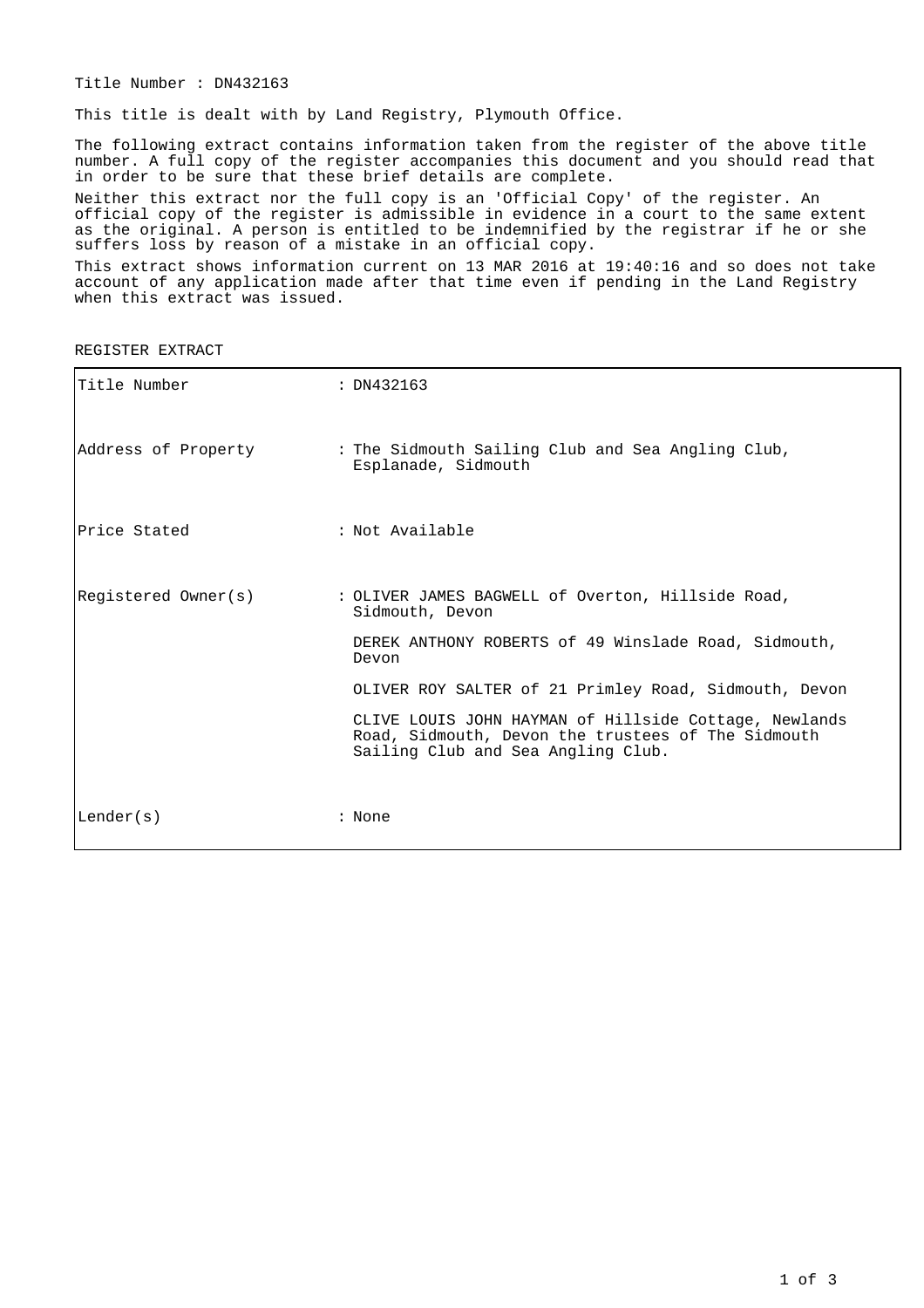## Title number DN432163

This is a copy of the register of the title number set out immediately below, showing the entries in the register on 13 MAR 2016 at 19:40:16. This copy does not take account of any application made after that time even if still pending in the Land Registry when this copy was issued.

This copy is not an 'Official Copy' of the register. An official copy of the register is admissible in evidence in a court to the same extent as the original. A person is entitled to be indemnified by the registrar if he or she suffers loss by reason of a mistake in an official copy. If you want to obtain an official copy, the Land Registry web site explains how to do this.

## A: Property Register

This register describes the land and estate comprised in the title. Except as mentioned below, the title includes any legal easements granted by the registered lease but is subject to any rights that it reserves, so far as those easements and rights exist and benefit or affect the registered land.

DEVON : EAST DEVON

1 (21.06.2000) The Leasehold land shown edged with red on the plan of the above Title filed at the Registry and being The Sidmouth Sailing Club and Sea Angling Club, Esplanade, Sidmouth.

| 2 |         | $(21.06.2000)$ Short particulars of the lease(s) (or under-lease(s)) |
|---|---------|----------------------------------------------------------------------|
|   |         | under which the land is held:                                        |
|   | Date    | : 26 April 2000                                                      |
|   | Term    | : 28 years from 24 June 1998                                         |
|   | Rent    | : As therein mentioned                                               |
|   | Parties | : (1) East Devon District Council                                    |
|   |         | (2) Oliver James Baqwell and others                                  |
|   |         |                                                                      |

- 3 (21.06.2000) There are excepted from the effect of registration all estates, rights, interests, powers and remedies arising upon, or by reason of, any dealing made in breach of the prohibition or restriction against dealings therewith inter vivos contained in the Lease.
- 4 Unless otherwise mentioned the title includes any legal easements granted by the registered lease(s) but is subject to any rights that it reserves, so far as those easements and rights exist and benefit or affect the registered land.

## B: Proprietorship Register

This register specifies the class of title and identifies the owner. It contains any entries that affect the right of disposal.

## Title absolute

- 1 (21.06.2000) PROPRIETOR: OLIVER JAMES BAGWELL of Overton, Hillside Road, Sidmouth, Devon and DEREK ANTHONY ROBERTS of 49 Winslade Road, Sidmouth, Devon and OLIVER ROY SALTER of 21 Primley Road, Sidmouth, Devon and CLIVE LOUIS JOHN HAYMAN of Hillside Cottage, Newlands Road, Sidmouth, Devon the trustees of The Sidmouth Sailing Club and Sea Angling Club.
- 2 (21.06.2000) RESTRICTION: No disposition by a sole proprietor of the land (not being a trust corporation) under which capital money arises is to be registered except under an order of the registrar or of the Court.
- 3 (21.06.2000) RESTRICTION: Except under an order of the registrar no disposition by the proprietor of the land is to be registered unless authorised by the rules for the time being of The Sidmouth Sailing Club and Sea Angling Club as evidenced by a resolution of the members thereof.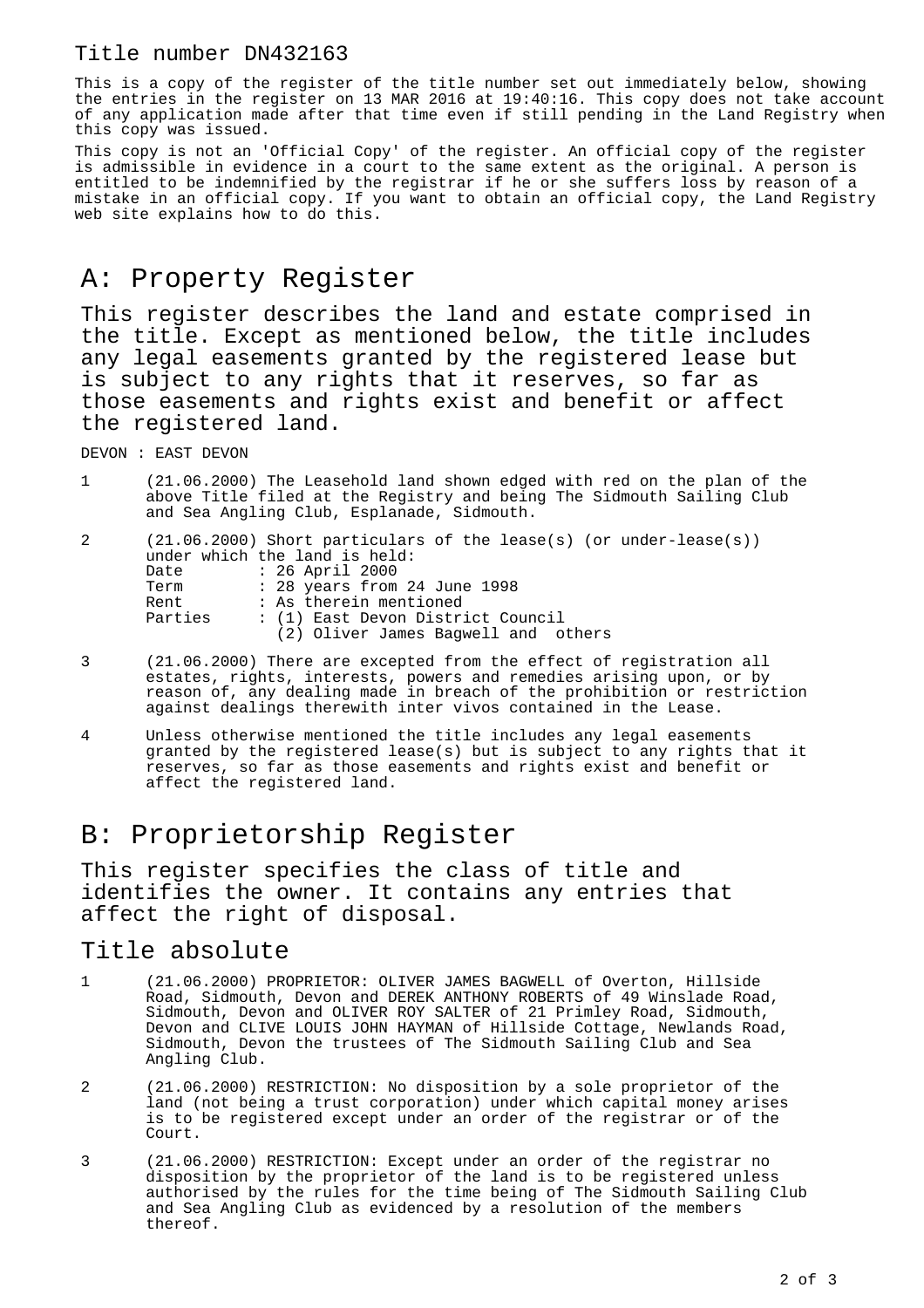Title number DN432163

End of register